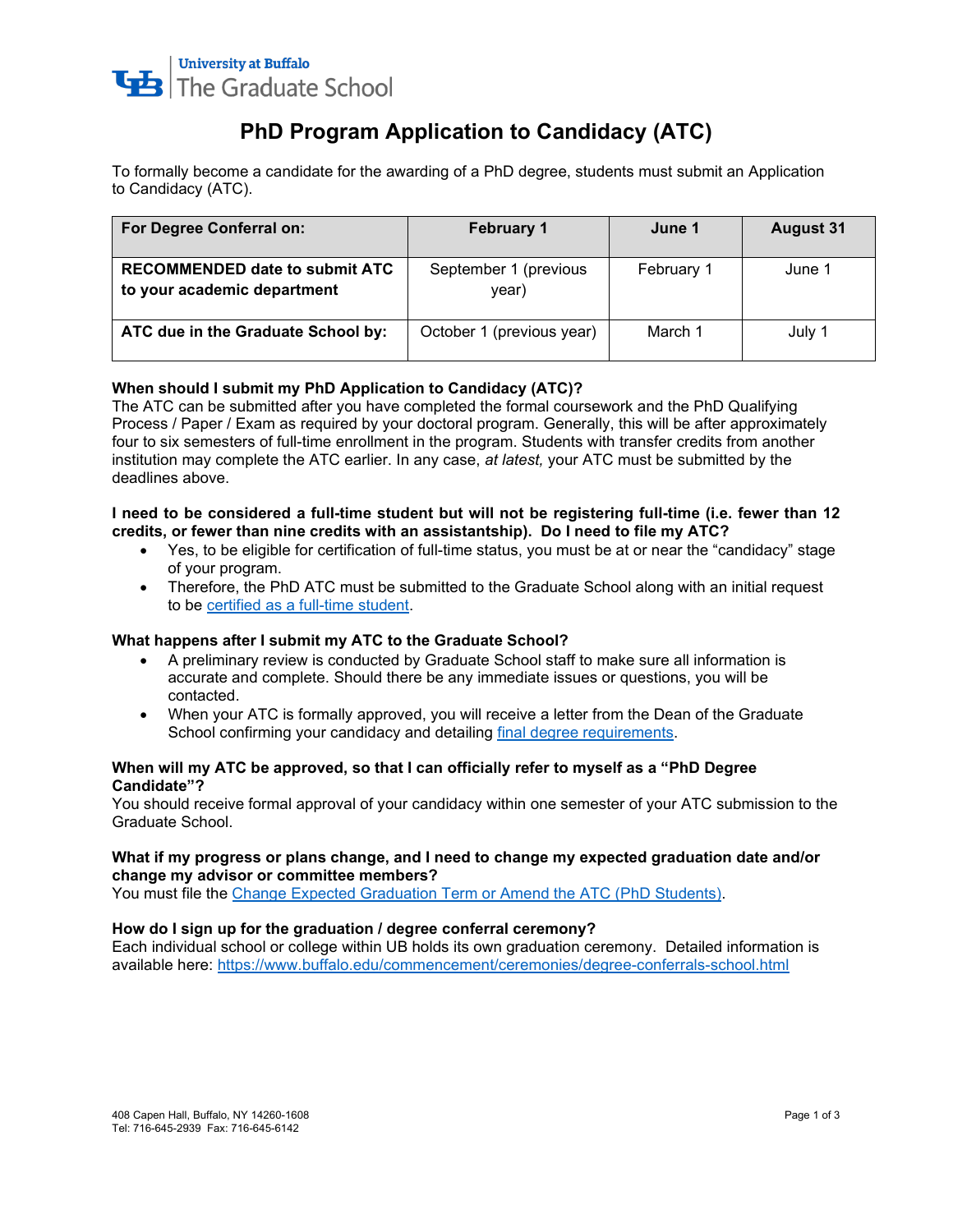

# **PhD Program Application to Candidacy (ATC)**

In order to formally become a candidate for the awarding of a PhD degree, students must submit an Application to Candidacy (ATC).

| For Degree conferral on:           | Feb. | June  | . د . Aug |
|------------------------------------|------|-------|-----------|
| ATC due in the Graduate School by: | Oct. | March | July      |

### **Part 1**: **General Information**

| Program (and concentration, if applicable)<br><u>manual content</u> ration of applicable and an analyzing the state of the state of the state of the state of the state of the state of the state of the state of the state of the sta |                                                                                                                      |
|----------------------------------------------------------------------------------------------------------------------------------------------------------------------------------------------------------------------------------------|----------------------------------------------------------------------------------------------------------------------|
| Expected Conferral Date: Feb. 1 (fall) $\bigcup$ June 1 (spring) $\bigcup$ Aug. 31 (summer) $\bigcup$                                                                                                                                  | Year                                                                                                                 |
|                                                                                                                                                                                                                                        |                                                                                                                      |
| How have you fulfilled the Responsible Conduct of Research (RCR) Training Requirement?<br>CITI Online* $\bigcup$ UB's CTSI Micro-Credential* $\bigcup$<br>LAI 648 $\bigcirc$ RPG 504 $\bigcirc$ BMS 514 $\bigcirc$ RSC 602 $\bigcirc$  | *If CITI online or the CTSI Micro-Credential are taken, a certificate of completion must be submitted with this ATC. |
| Part 2: Transfer Credits (Non-UB Coursework)<br>Are you transferring non-UB credits into this degree program?                                                                                                                          | No<br>Yes <b>\</b>                                                                                                   |
| Have you previously received approval of the transfer credits from the Graduate School?                                                                                                                                                | Yes<br>No                                                                                                            |

If no, you must file a Petition for Approval of Non-UB Transfer Credits (buffalo.edu/grad/forms/transfer.html).

#### **Part 3: Planned Future Credits**

All PhD programs require a minimum of 72 graduate credits (with 50 percent unique at UB). Please indicate below the courses and credits you plan to take each semester from ATC filing date until your expected PhD degree conferral date. Include the department abbreviation, course title and number, instructor name, semester and number of credits.